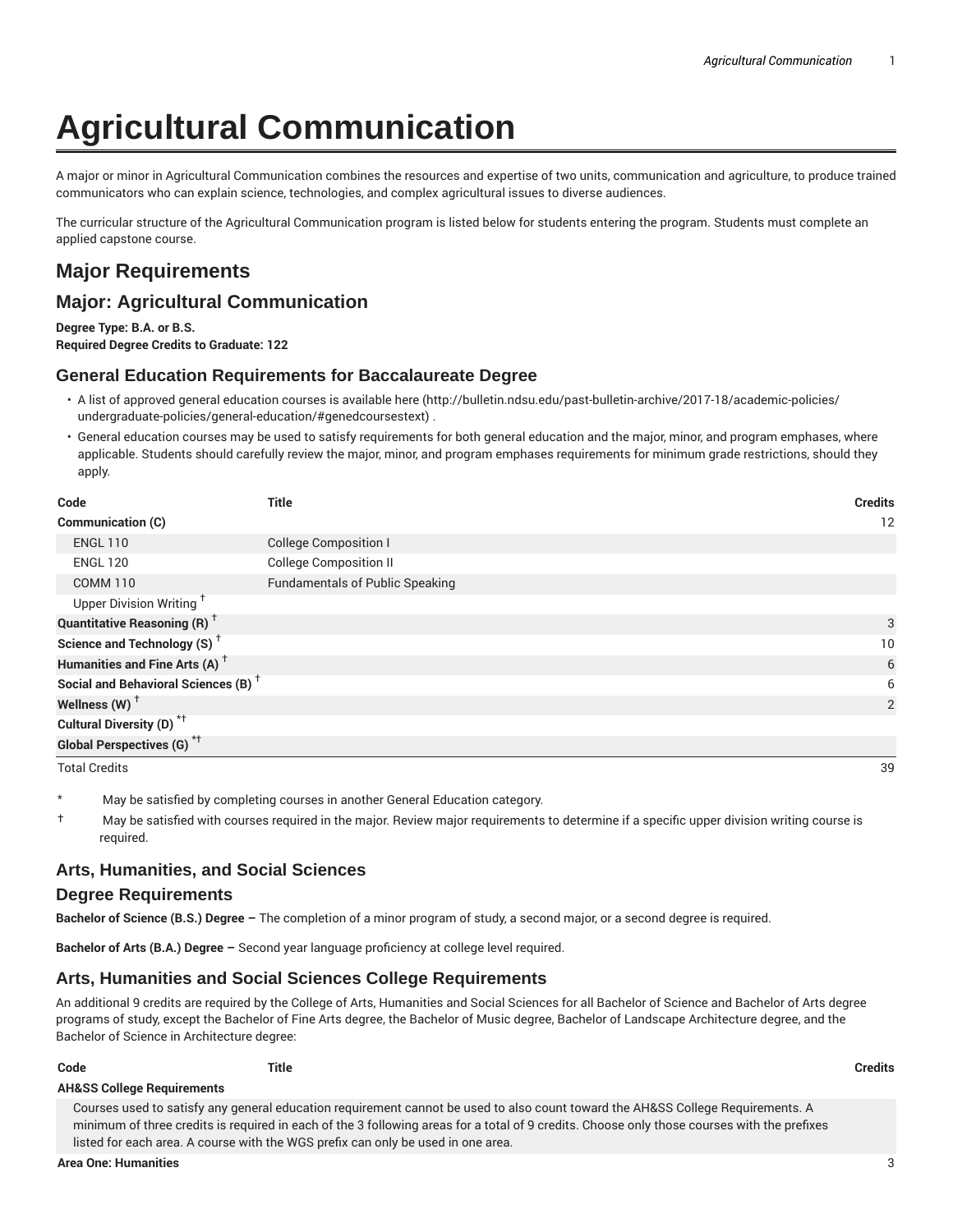| ARB, ENGL, FREN, GERM, HIST, HUM, PHIL, RELS, SPAN, or WGS |  |
|------------------------------------------------------------|--|
| <b>Area Two: Social Sciences</b>                           |  |
| ANTH, CJ, COMM, EMGT, POLS, SOC, or WGS                    |  |
| Area Three: Fine Arts                                      |  |
| ARCH, ART, ENVD, LA, MUSC, or THEA                         |  |
| Total Credits                                              |  |

# **Major Requirements**

| Code                                                     | <b>Title</b>                                                                                                                            | <b>Credits</b> |
|----------------------------------------------------------|-----------------------------------------------------------------------------------------------------------------------------------------|----------------|
| <b>Pre-Communication Requirements</b>                    |                                                                                                                                         |                |
|                                                          | Students must complete the following 19 credits of coursework with a minimum GPA of 3.0 to be admitted to the professional major. These |                |
| courses may be repeated only once for grade improvement. |                                                                                                                                         |                |
| <b>ENGL 120</b>                                          | <b>College Composition II</b>                                                                                                           | 3              |
| <b>COMM 110</b>                                          | <b>Fundamentals of Public Speaking</b>                                                                                                  | 3              |
| <b>COMM 112</b>                                          | Understanding Media and Social Change                                                                                                   | 3              |
| <b>COMM 114</b>                                          | <b>Human Communication</b>                                                                                                              | 3              |
| <b>COMM 189</b>                                          | <b>Skills for Academic Success</b>                                                                                                      | 1              |
| <b>COMM 212</b>                                          | Interpersonal Communication                                                                                                             | 3              |
| <b>COMM 214</b>                                          | Persuasive Speaking                                                                                                                     | 3              |
| <b>Professional Agricultural Communication Major</b>     |                                                                                                                                         |                |
| <b>COMM 133</b>                                          | Introduction to Agricultural Communication                                                                                              | 3              |
| <b>COMM 200</b>                                          | Introduction to Media Writing                                                                                                           | 3              |
| <b>COMM 216</b>                                          | Intercultural Communication                                                                                                             | 3              |
| <b>COMM 310</b>                                          | <b>Advanced Media Writing</b>                                                                                                           | 3              |
| <b>COMM 320</b>                                          | <b>Communication Analysis</b>                                                                                                           | 3              |
| <b>COMM 362</b>                                          | Principles of Design For Print                                                                                                          | 3              |
| <b>COMM 431</b>                                          | <b>Communication Ethics and Law</b>                                                                                                     | 3              |
| <b>COMM 465</b>                                          | Convergence Media (Capstone)                                                                                                            | 3              |
| Electives:                                               |                                                                                                                                         | 15             |
| <b>AGEC 242</b>                                          | Introduction to Agricultural Management                                                                                                 |                |
| <b>AGEC 244</b>                                          | <b>Agricultural Marketing</b>                                                                                                           |                |
| <b>AGEC 350</b>                                          | Agrisales                                                                                                                               |                |
| <b>COMM 245</b>                                          | Principles of Broadcast Production                                                                                                      |                |
| <b>COMM 308</b>                                          | <b>Business and Professional Speaking</b>                                                                                               |                |
| <b>COMM 313</b>                                          | <b>Editorial Processes</b>                                                                                                              |                |
| <b>COMM 330</b>                                          | Photography for the Media                                                                                                               |                |
| <b>COMM 375</b>                                          | Principles of Strategic Communication                                                                                                   |                |
| <b>COMM 450</b>                                          | <b>Issues in Communication</b>                                                                                                          |                |
| <b>COMM 470</b>                                          | Research for Strategic Communication                                                                                                    |                |
| <b>COMM 485</b>                                          | <b>Risk and Crisis Communication</b>                                                                                                    |                |
| <b>CFS 200</b>                                           | Introduction to Food Systems                                                                                                            |                |
| <b>EMGT 101</b>                                          | Emergencies, Disasters, and Catastrophes                                                                                                |                |
| Select one from the following:                           |                                                                                                                                         | 3              |
| <b>ENGL 320</b>                                          | <b>Business and Professional Writing</b>                                                                                                |                |
| <b>ENGL 321</b>                                          | Writing in the Technical Professions                                                                                                    |                |
| <b>ENGL 323</b>                                          | <b>Creative Writing</b>                                                                                                                 |                |
| <b>ENGL 324</b>                                          | Writing in the Sciences                                                                                                                 |                |
| <b>ENGL 325</b>                                          | Writing in the Health Professions                                                                                                       |                |
| <b>ENGL 357</b>                                          | Visual Culture and Language                                                                                                             |                |
| <b>ENGL 358</b>                                          | Writing in the Humanities and Social Sciences                                                                                           |                |
| <b>ENGL 459</b>                                          | Researching and Writing Grants and Proposal                                                                                             |                |
| <b>Minor Requirement:</b>                                |                                                                                                                                         | 16             |